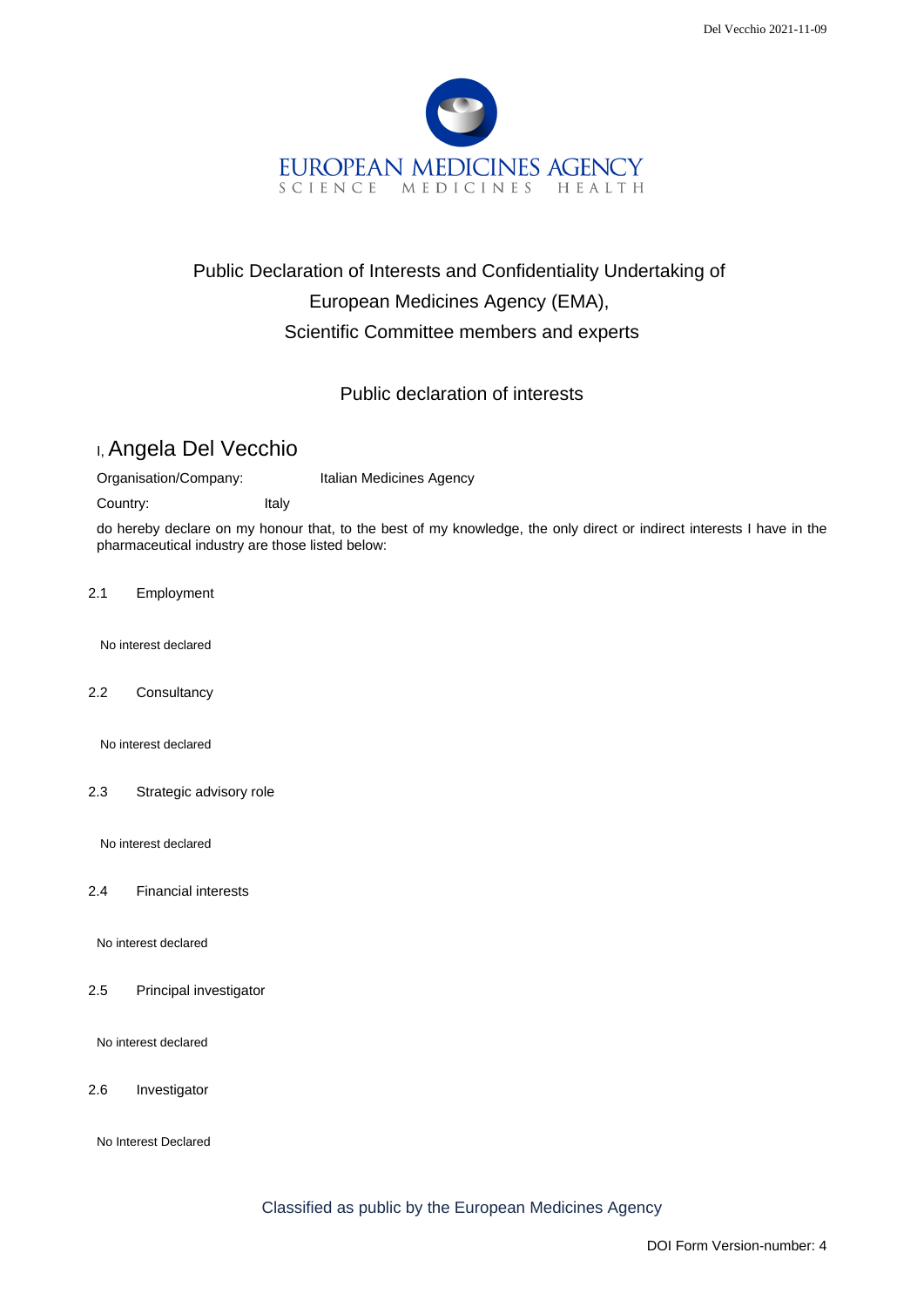#### 2.7 Grant / Funding to organisation /institution

No interest declared

#### 2.8 Close family member interest

| Company                   | Type of Interest Declared |
|---------------------------|---------------------------|
| <b>Bruno Farmaceutici</b> | Son employee              |

#### 2.9 Repurposing of a medicinal product

No interest declared

#### 2.10 Any other interests or facts

No interest declared

#### 2.11 Committee for Advanced Therapies (CAT) member or alternate

Not a CAT member or alternate

## CONFIDENTIALITY UNDERTAKING

In view of the following definitions:

"EMA Activities" encompass any meeting (including meeting preparation and follow-up, associated discussion or any other related activity) of the European Medicines Agency's Management Board, Committees, Working Parties, Expert Groups, or any other such meeting; work as an expert on assessments; work as an expert on guidance development.

"Confidential Information" means all information, facts, data and any other matters of which I acquire knowledge, either directly or indirectly, as a result of my EMA Activities.

"Confidential Documents" mean all drafts, preparatory information, documents and any other material, together with any information contained therein, to which I have access, either directly or indirectly, as a result of my participation in EMA Activities. Furthermore, any records or notes made by me relating to Confidential Information or Confidential Documents shall be treated as Confidential Documents.

I understand that I may be invited to participate either directly or indirectly in certain EMA activities and hereby undertake:

- To treat all Confidential Information and Confidential Documents under conditions of strict confidentiality as long as the information or document has not been made public/is not in the public domain.
- Not to disclose (or authorise any other person to disclose) in any way to any third party any Confidential Information or Confidential Document.
- Not to use (or authorise any other person to use) any Confidential Information or Confidential Document other than for the purposes of my work in connection with EMA activities.
- To dispose of Confidential Documents as confidential material as soon as I have no further use for them.
- When expressing views to clearly indicate that the views are my own if acting in my own capacity or those of the EMA, Committee, Working Party, Expert Group or other group if acting on behalf that group.

Classified as public by the European Medicines Agency